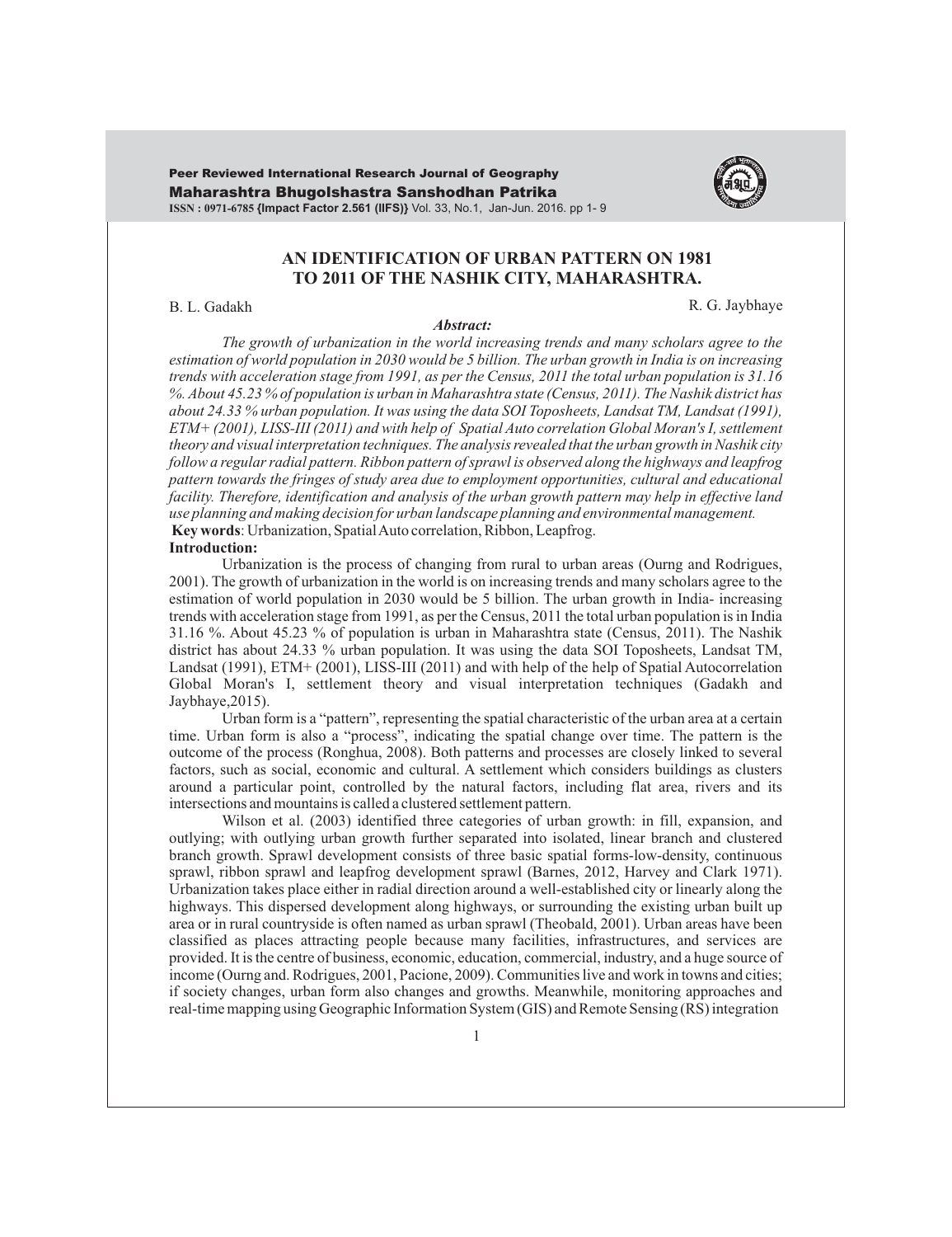are useful techniques to identify urban growth pattern and its rate. A model for urban growth pattern identification is proposed and a case study in Nashik city is explored (Ourng and Rodrigues, 2001) **Study area:**

The city of Nashik is situated in the State of Maharashtra, in the northwest of Maharashtra, on between 19° 54'40" North latitude to 20° 05'08" North latitude and between 73° 41'08"East longitude to 73° 54'22" East longitude. It is connected by road to Mumbai (185 kms.) and to Pune (220kms.). Nashik is one of the most important cities of Northern Maharashtra. The city has become the centre of attraction because of its beautiful surroundings and cool and pleasant climate. Nashik has a personality of its own due to its mythological, historical, social and cultural importance. The city, vibrant and active on the industrial, political, social and cultural fronts, has influenced the lives of many great personalities. The river Godavari flows through the city. Temples and Ghats on the banks of Godavari have made Nashik one of the holiest places for Hindus all over the World. Nashik city is one of the five places in India where the famous Kumbh Mela is held once in 12 years (Gadakh and Jaybhaye, 2015). **Objective:** 

1.In the present study, the emphasis is given the following. However, the specific study objectives are:

2. Identification of urban pattern over period of the study area.

### **Methodology :**

Methodology is one of the important parts of analysis. Output or result of analysis highly depends on the methodology will be used for the data processing or analysis purpose. To achieve the above objective following methodology has adopted Methodology of identification of urban pattern in **Nashik city:**

This study used GIS and Remote sensing integrated approach for detecting the land use/land cover especially urban growth pattern from 1981 to 2011. Spatial autocorrelation Global Moran-I, pattern of settlement theory and visualization interpretation are used to identify the urban sprawl in Nashik city. Satellite images have acquired from Landsat TM 1991, Landsat ETM+ 2001 and IRS P6 LISS -III 2011 to produce the land use classification map. The detection of urban area change in Nashik City has achieved generating land use maps in order to identify the pattern of urban sprawl. The urban sprawl and the direction of growth of Nashik City town can be explained with the help of pattern of settlement theory, visualized interpretation, and spatial autocorrelation Global Moran I.



Figure No 1: Location map of the study area 2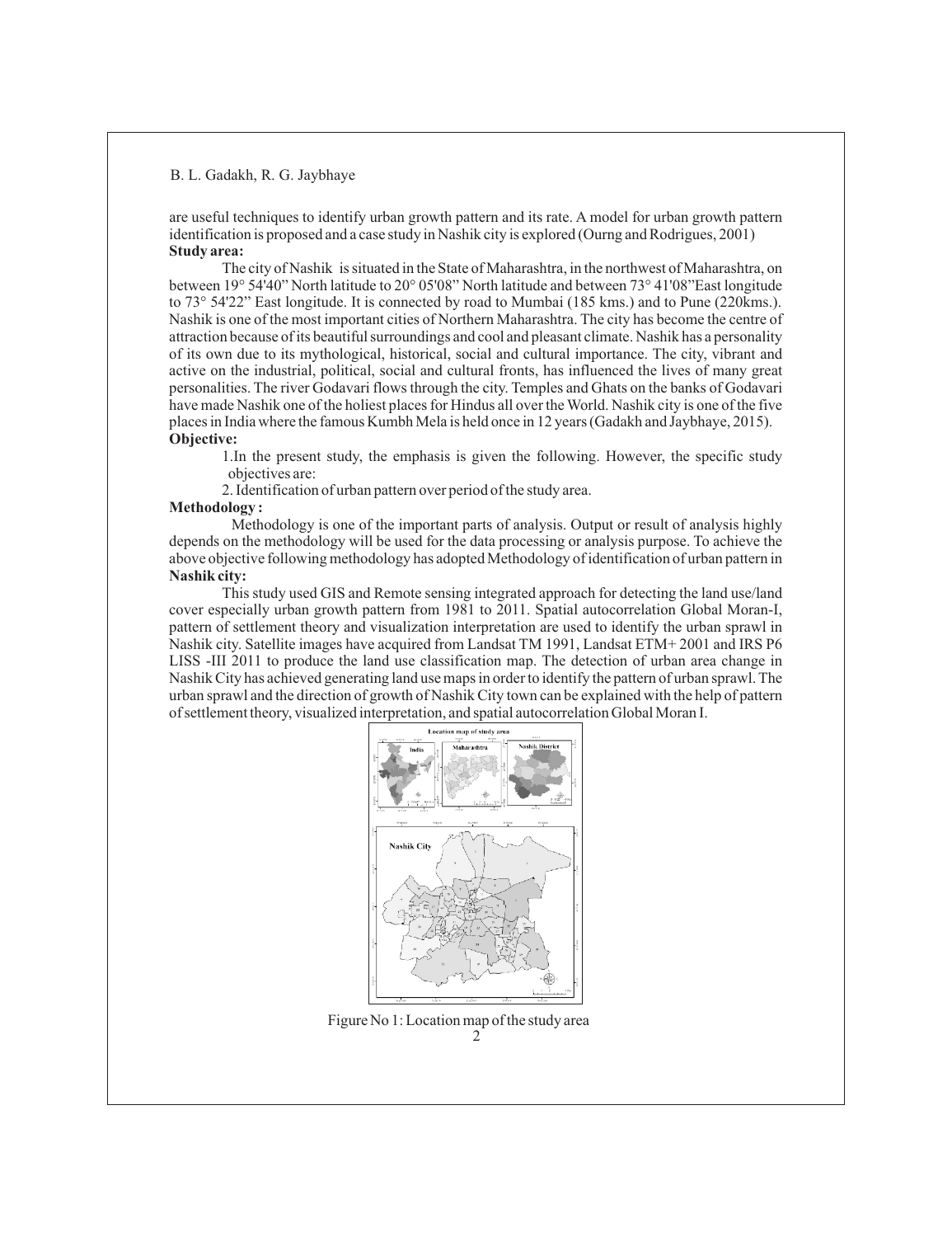Geographic pattern analysis is very significant tool to understand geographical phenomenon. Statistical analysis has been used to identify spatial pattern. Spatial autocorrelation statistic has been applied to detect the pattern of urban area through time. Spatial autocorrelation statistic measures and analyses the degree of dependency among observation in a geographical space. Global Moran I, a measure of spatial autocorrelation, which is used to measures spatial autocorrelation based not only on feature locations or attribute values by itself but on both feature locations and feature values simultaneously. Given a set of features and an associated attribute, it classifies the pattern as clustered, dispersed and random. The tool calculates index value I ranging from +1 to -1 respectively showing clustering and dispersion, as well as a Z value showing the significance of I.

Global Moran's I evaluates whether the pattern expressed is clustered, dispersed, or random. When the Z score or p-value indicates statistical significance, a positive Moran's I index value indicates tendency toward clustering while a negative Moran's I index value indicates tendency toward dispersion.



Dispersed

Source-Arc Toolbox

Figure: 02: Spatial Autocorrelation Global Moran-I

After the Spatial Autocorrelation (Global Moran's I) tool has computed the Index value, it computes the Expected Index value. The Expected and Observed Index values are then compared. Given the number of features in the dataset and the variance for the data values overall, the tool computes a Zscore and P-value indicating whether this difference is statistically significant or not. Index values cannot be interpreted directly; they can only be interpreted within the context of the null hypothesis. In the case of the Spatial Autocorrelation tool, the null hypothesis states, "there is no spatial clustering of the values". When the Z score is large (or small) enough to such that it falls outside of the desired significance, the null hypothesis can be rejected. When the null hypothesis is rejected, the next step is to inspect the value of the Moran's I Index. If the value is greater than 0, the set of features exhibits a clustered pattern. If the value is less than 0, the set of features exhibits a dispersed pattern (Arc toolbox, 10.00, Ourng, 2012).

#### **vIdentification of urban pattern:**

Urbanization occurs when cities grow at the cost of their surrounding countryside, suburbanization and ex-urbanization when the inner ring or commuter belt grows at the expense of the urban core. Urbanization takes place either in a radial direction around a well-established city or linearly along the highways. This dispersed development along highways (Jain, 2001), surrounding the city and in the rural countryside is often referred as urban sprawl.

This pattern starts with a small number of households and expands to the large size of household with time. A settlement which is opposite to the clustered settlement pattern is called dispersed settlement pattern. Dispersed pattern is considered mainly for farm land which is away from the household. This settlement is mainly for the community center such as temple, market, and school, and also depends on the size of these areas. The mix between the cluster and dispersed settlements is called random settlement. This settlement starts with cluster system. Some people need to be isolated after the settlement expands and settle down away from the village. Finally, linear settlement is a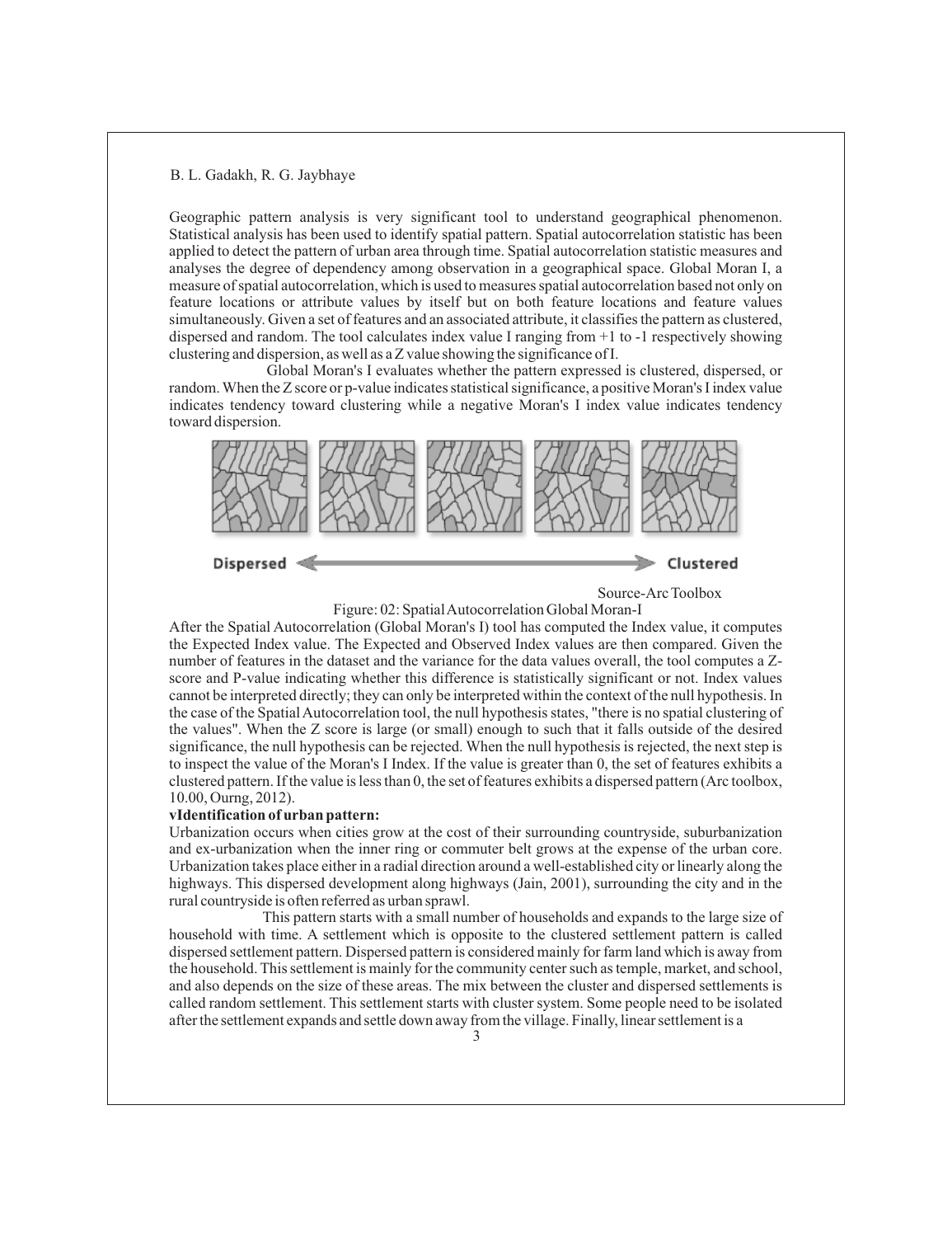pattern that follows a line along the road or river, and mostly occurs in the flat area.

In the developed their research on mining the urban sprawl pattern, a case study on Sunan, China (Ronghua et al. 2008). The evolution of an urbanized area by means of complementary approaches, especially different fractal and autocorrelation measures. They employed the spatial autocorrelation Global Moran I and Sprawl intensity index to identify the urban sprawl pattern in Sunan, China. Sunan's urban cluster is becoming more and more homogenous and compact and is growing along the transportation axes (Saravanan et al. 2010). The introduced visualization approach with the help of city model-Mon centric to identify the urban sprawl pattern in Madurai region, India. The urban expansion of Madurai has identified the temporal and spatial development by using multitemporal RS images and GIS technique.

The pattern of sprawl has been described using visual interpretation techniques. The result showed that the pattern of urban sprawl of Madurai is identified as linear along the major roads (Michael 2009). Moalabi conducted his research on measurement of the urban sprawl pattern in Lokoja, Nigeria (Moalabi, 2008). The study used the GIS approaches and the application of Shannon's entropy theory to measure the behavior of sprawl.

The measurement of entropy is derived based on the two location factors, distance from roads and distance from the town center to reveal and capture spatial patterns of urban sprawl. The results showed that Lokoja is experiencing growing along the major highways. The total entropy value of the town indicated a value -1, which is an indication of the occurrence of sprawl. Huiping and others (2005) have proposed the study of developing urban growth prediction from spatial indicators based on multi-temporal images.

An integrated of remote sensing and GIS technique were applied to detect the spatial distribution of land use and spatial-temporal pattern over the years. Moreover, multivariate model was adopted to determine the relationship between urban expansion and factors related to growth. Finally, land use/land cover pattern was integrated with multivariate spatial model to estimate the spatial distribution of future urban expansion.

### **Nashik city: Identification of Urban Pattern, 1981**

It has been found that Nashik city has been spreading up of with various patterns since 1981. The pattern mainly comprises clustered, isolated, dispersed, Expansion etc. The cluster pattern has found in old Nashik city because of high density of built up area. Some important place like as old area oldest offices, Sarkarwada police station, Bhadrakali area, Kazipura, Nagapura market, Raviwar Peth, Saraf market, Nashik Gyamakhana, Nashik court, M.G. Road, some temple like Kalaram Tempale; Sundar Narayan temple, some religious place like Ramkund, Laxman kund, Sitakund and other place like Shialimar, police ground, Nashik bus stand and core part of the city were developed in the form of cluster.

Isolated pattern was found in the Nashik road area. Nashik Road area situated 10 km away from the Nashik city. Along with railway station, central jail, currency press, Deolali cantonment board was developed in the area. Some villages were also incorporated in the corporation area. The people working in the above said place settled in and around their offices. Because of which the isolated pattern was observed in Nashik road area.

The newly incorporated villeges near boundary of Municipal Corporation shows the scattered as well as dispersed type of settlement pattern. Most of the villagers were vegetable grower. Demand of vegetables is high in city markets and by selling the vegetables they can earn some money. The expansion in built-up area was mainly observed in Satpur and Nashik west region and along Nashik-Trimbakeshwar road and also in Satpur MIDC area.

The Moran's Index based statistical analysis (fig.03) represented outcome value is 0.6583; it is nearer to which +1.0000 indicates clustering pattern. The statistical result is significant which p-value is  $0.000000 (p < 0.05)$ . Given the z-score is 30.93.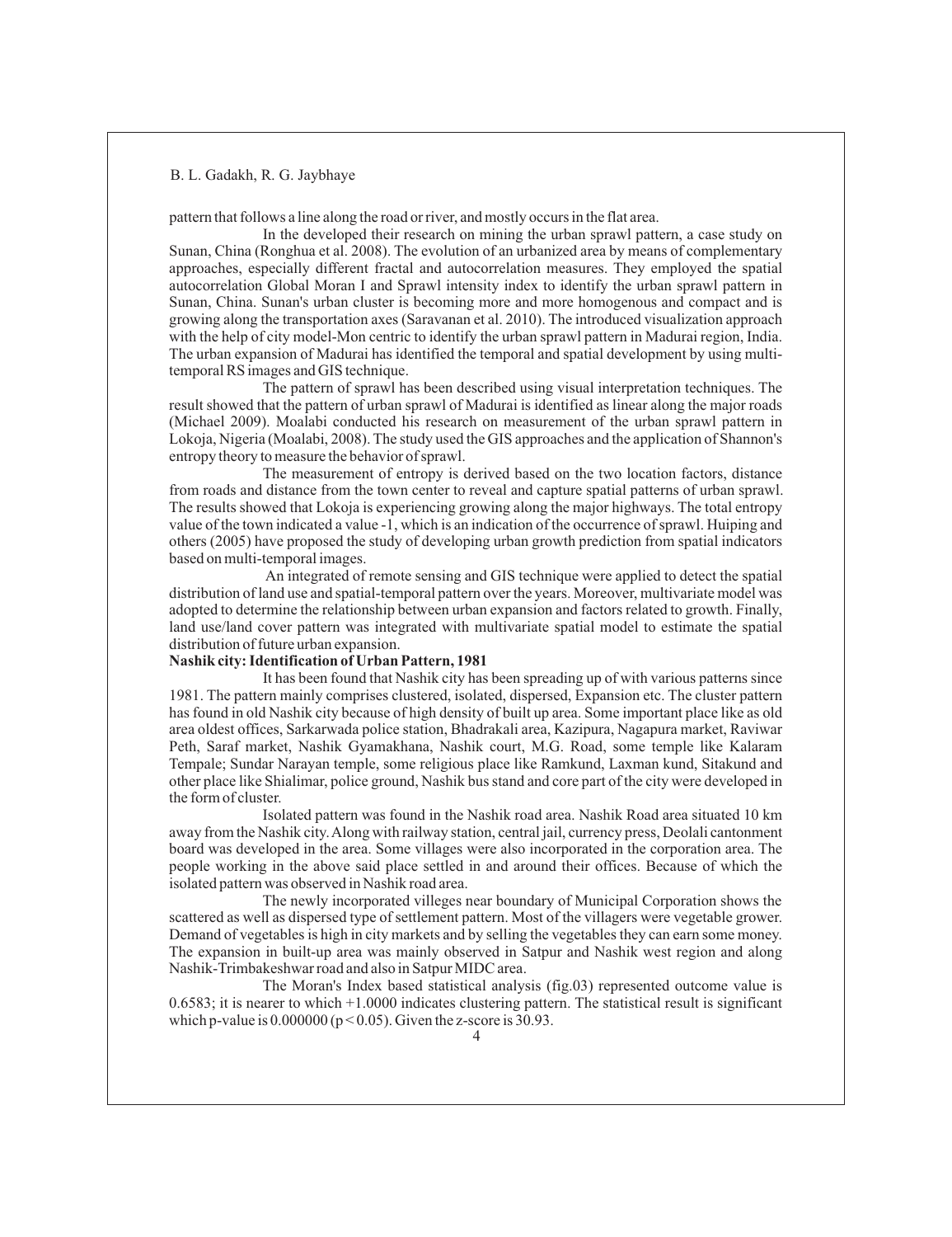

spatial distribution of urban pattern in 1981 is clustered (Figure 03).

Figure 03: Urban pattern,1981

**Nashik City: Identification, Urban Pattern, 1991** 



Figure 04: Urban pattern, 1991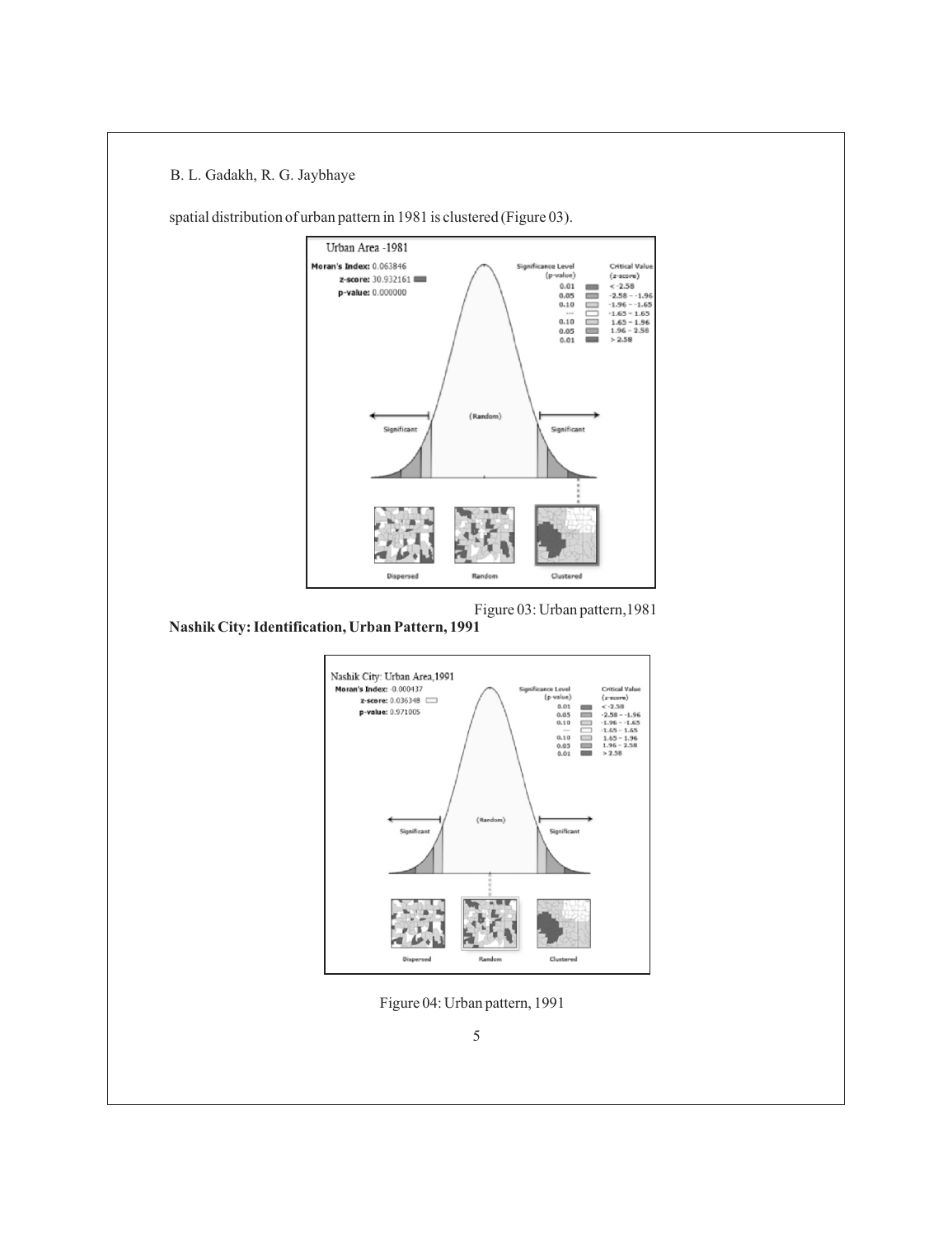In 1991, Nashik city was developed with various patterns. It is easily comprehended by visualized interpretation and settlement theory. The scattered pattern was found northern as well as southern part of Nashik city. Scattered pattern observed in this area because of peripheral villages like Mhsrual, Adgaon, and Makhamalabad area and villages to along southern side part of city Pathardiagon, Gulane, Pimpalgaon Bhula etc. The clustered pattern was found in the main city along right and left side of the river. In the area of old city, covered by some Govt. Offices, Civil Court, municipal corporation office, Police ground, Bus stand; market (Shalimar), Hospitals, Govt. Land records office etc.

Linear pattern was found mainly along with National highways Mumbai-Agra (NH-03) National highways, Nashik-Pune (NH-50) National highways. Isolated pattern was found in Nashik road area.

The Moran's Index based statistical analysis (fig.04) represented outcome value is - 0.0004; it is nearer to the near to +1.0000 indicates randam pattern. The statistical result is significant which p-value is 0.9710 ( $p < 0.05$ ). Given the z-score is 0.0363. It is clearly represents the spatial distribution of urban pattern in 1991 is randam (Figure 04).





### Figure 05: Urban pattern, 2001

In 2001, Nashik city comprises various urban patterns. It is clearly identified with the help of settlement theory and visual interpretation of built-up area map of the city. Linear pattern was found on Nashik- Pune highways and Mumbai-Agra highways. Clustered pattern was found in the core part of the city. In the western part of the city and southern part of the city shown new expansion was observed. The cluster pattern was found in Satpur area because numbers of companies were established like as CEAT, ABB Pvt, Graphite India, and Asian electronic Pvt Ltd.

The Moran's Index based statistical analysis (fig.05) represented outcome value is 0.0017; it is nearer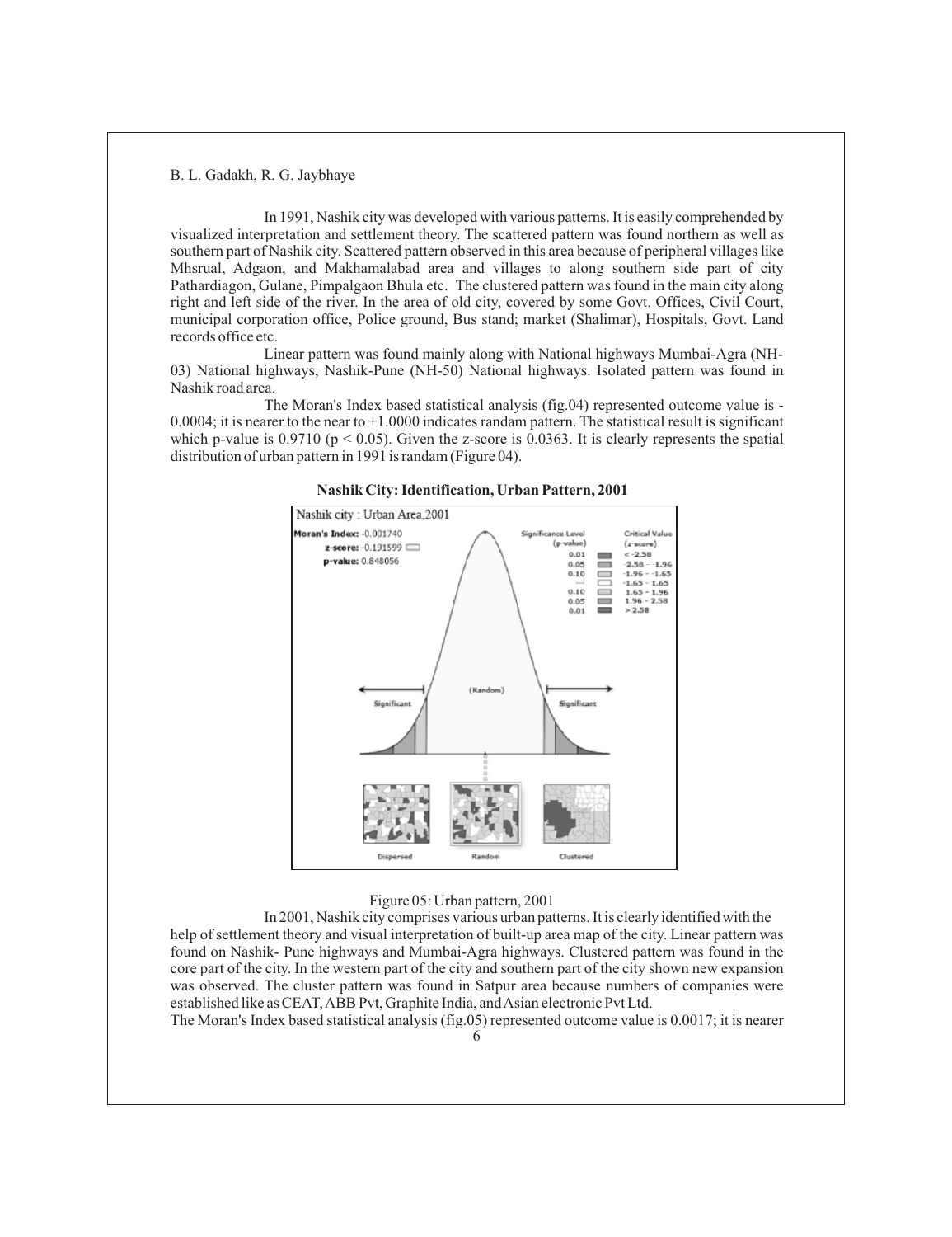to the near to +1.0000 indicates clustering pattern. The statistical result is significant which p-value is 0.8480 ( $p \le 0.05$ ). Given the z-score is -0.1915. When the Z score or p-value indicates statistical significance, a negative Moran's I index value indicates tendency toward dispersion. It is clearly represents the spatial distribution of urban pattern in 2001 is randam (Figure 05).



**Nashik City: Identification, Urban Pattern, 2011**

Figure 06: Urban pattern, 2011

In 2011, tremendous change was observed in built up area of Nashik city. It was mainly due to linear and expanded area converted in to clustered due to urbanization process (built-up area) was increased. Most of the people like the calm and cool environment of Nashik city, therefore they settle largely on the fringe area of the city. In 2011 Newly suburban areas was found in and around the Nashik city. Nashik road area and surrounding area, adjoining roads in this area now converted cluster area. Linear pattern has observed along with Mumbai-Agra national Highway and Nashik-Pune road.

The Moran's Index based statistical analysis (fig.06) represented outcome value is 0.0003; it is nearer to the near to +1.0000 indicates clustering pattern. The statistical result is significant which pvalue is 0.03249 ( $p < 0.05$ ). Given the z-score is 2.1383. It is clearly represents the spatial distribution of urban pattern in 2011 is clustered (Figure 06).

## **Findings:**

\*Following patterns of urban sprawl has been identified with the help of Spatial Autocorrelation Global Moran's I, settlement theory and visual interpretation of built-up area map:

\*In 1981 Pattern of urban sprawl to identified Based on Moran's I statistical analysis, showed that the Moran's I Index value 0.6583, which is near to +1.0000 indicates clustering pattern. The statistical result is significant which p-value is  $0.000000$  ( $p < 0.05$ ). Given the z-score of 45.92, the spatial distribution of urban pattern in 1981 is clustered

\*In 1991 Pattern of urban sprawl to identify statistical result is significant with p-value is 0.9710  $(p<0.05)$ . Given the z-score of 0.0363, the spatial distribution of urban pattern in 1991 is randam.

 $*$ In 2001 pattern of the statistical result is significant with p-value is 0.8480( $p$  < 0.05). Given the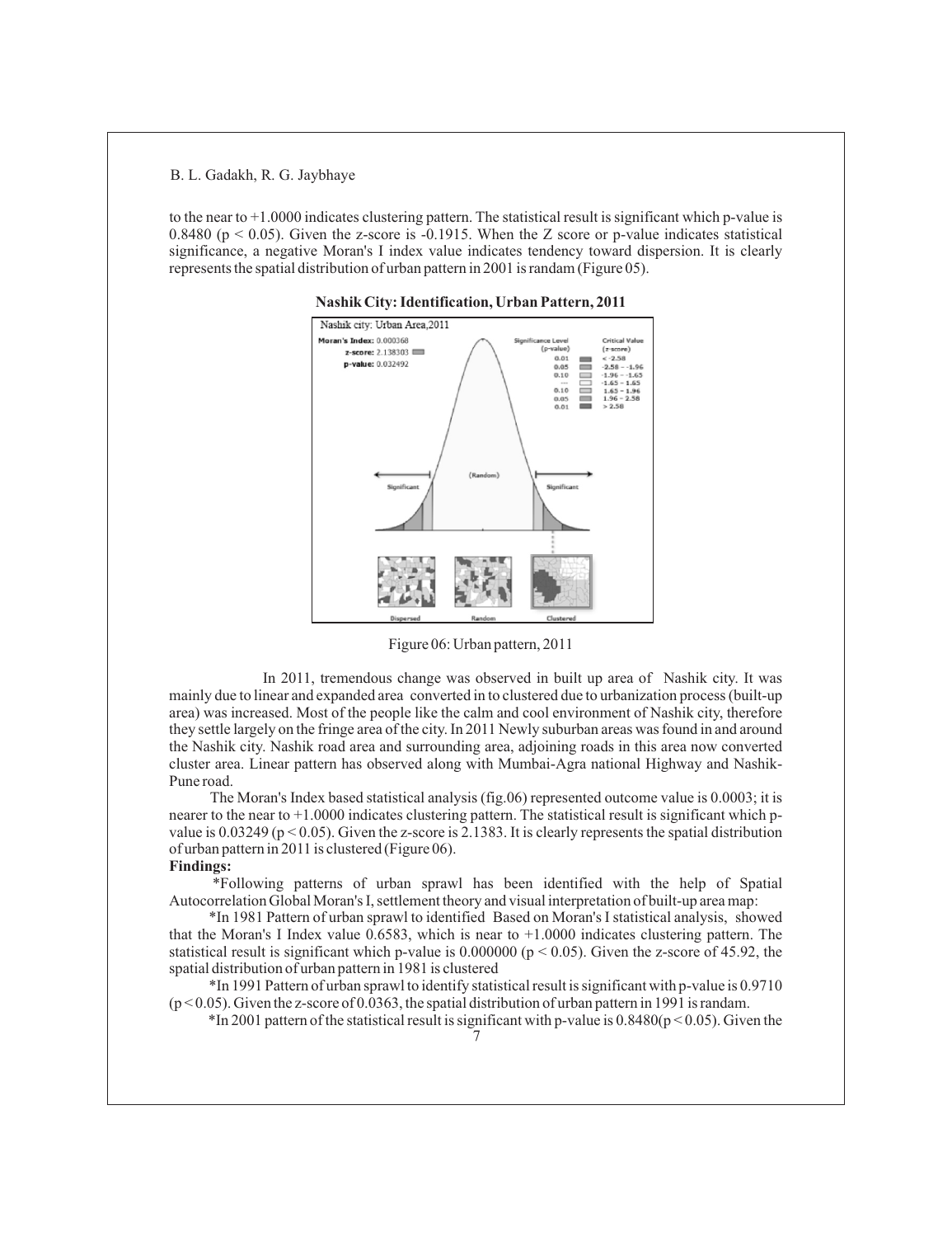z-score of -0.1915, the spatial distribution of urban pattern in 2001 is Randam.

 $*$ In 2011 pattern of the statistically result is significant which p-value is 0.03249 ( $p < 0.05$ ). Given the z-score of 2.1383, the spatial distribution of urban pattern in 2011 is clustered.

\*Nashik city: urban pattern (1981): During1981 various found of pattern of urban sprawl mainly in the old Nashik city is clustered, Nashik road was isolated. Nashik city surrounding area was Scattered and Satpur and MIDC area in expansion stage.

\*Nashik city: Urban pattern (1991): During the decade ending1991 patterns of urban sprawl

were observed. The clustered pattern was found in old Nashik city and core part of it. Liner pattern is mainly along National highways No-03 and No-50. Isolated pattern has mainly occurred in Nashik road area. Expansion pattern is Ambad and Satpur MIDC area due to industrialization. Scattered pattern is found in the villeges of in municipal corporation limit.

\*Nashik city: Urban Pattern (2001): Various urban patterns of urban sprawl have been observed in the decade from1991-2001. The most of the area is covered by clustered pattern found mainly in the old Nashik city, core part of the city and MIDC area of Satpur. Liner pattern has been seen along the National highway No-03 and No-50 and state highways like Nashik to Dindori road and Peint road. Isolated pattern is mainly occurred in Nashik road area. Expansion pattern has been found in Ambad MIDC area and Pathardi phata area due to industrialization. Scattered pattern is found of villeges of surroundings area like Adgaon, Pathardigaon, Makhamalabad, Chehadi area.

\*Nashik city: Urban Pattern (2011): urban sprawl in the decade from 2001-2011 has been marked by mainly clustered in found the old Nashik city, core part of city and MIDC area of Satpur and Ambad area. Liner pattern is limited to areas National and state highways The analysis has depicted that urban sprawl has been observed as clustered and liner pattern which eventually have been merged into each other to form continuous urban area.

### **Conclusion:**

Urban expansion of Nashik and identifies the temporal and spatial development pattern by using Remote Sensing and Geographic Information System approach. The urban area shall be extended to the east, the west, and the south direction while the north direction. Therefore, identification and analysis of the urban growth pattern may help in effective land use planning and making decision for urban landscape planning and environmental management.

### **Reference:**

- \* Alabi, Michael. (2009): "Urban sprawl, pattern and measurement in Lokoja, Nigeria", Theoretical and Empirical Research in Urban Management, No 4(13), November.
- \* Arc GIS Resource center, Help from ArcGIS Desktop 10.0 software, ESRI.
- \* Barnes, K. B., Morgan, J., M., Roberge, M., C., Lowe, S., (2012): "Sprawl Development: Its Patterns, Consequences, and Measurement", Geospatial Research and Education Laboratory Department of Geography and Environmental Planning Towson University. Report. pp.5-6.
- \* Bhende, A., A., Kanitkar, T.,(1988): "Principles of population studies", Himalaya Publishing, Bombay, pp. 390.
- \* CDP of Nashik Municipal Corporation, under Jawaharlal Nehru National Urban Renewal Mission. P.124.
- \* Census of India, (2011): Nashik District census Handbook, Village and Town Directory.
- \* Chandna, R., C., (2004):"A Geography of Population, Concepts, Determinants and Patterns",Kalyani Publishers, New Delhi.

\*Gadakh,B.,L., and Jaybhaye,R.,G.,(2015) : " Urban Sprawl Analysis : a case study of Nashik city, Maharashtra, unpublished Ph.D. Dissertation, Savitribai Phule Pune University, Pune .

\*Glaster, G., Hanson, R., Ratcliffe, M. R., Wolman, H., Coleman, S., and Freihage, J. (2001):Wrestling sprawl to the ground: defining and measuring an elusive concept. Housing policy debate, Vol. 12, Issue. 4, 2001, pp. 681-717.